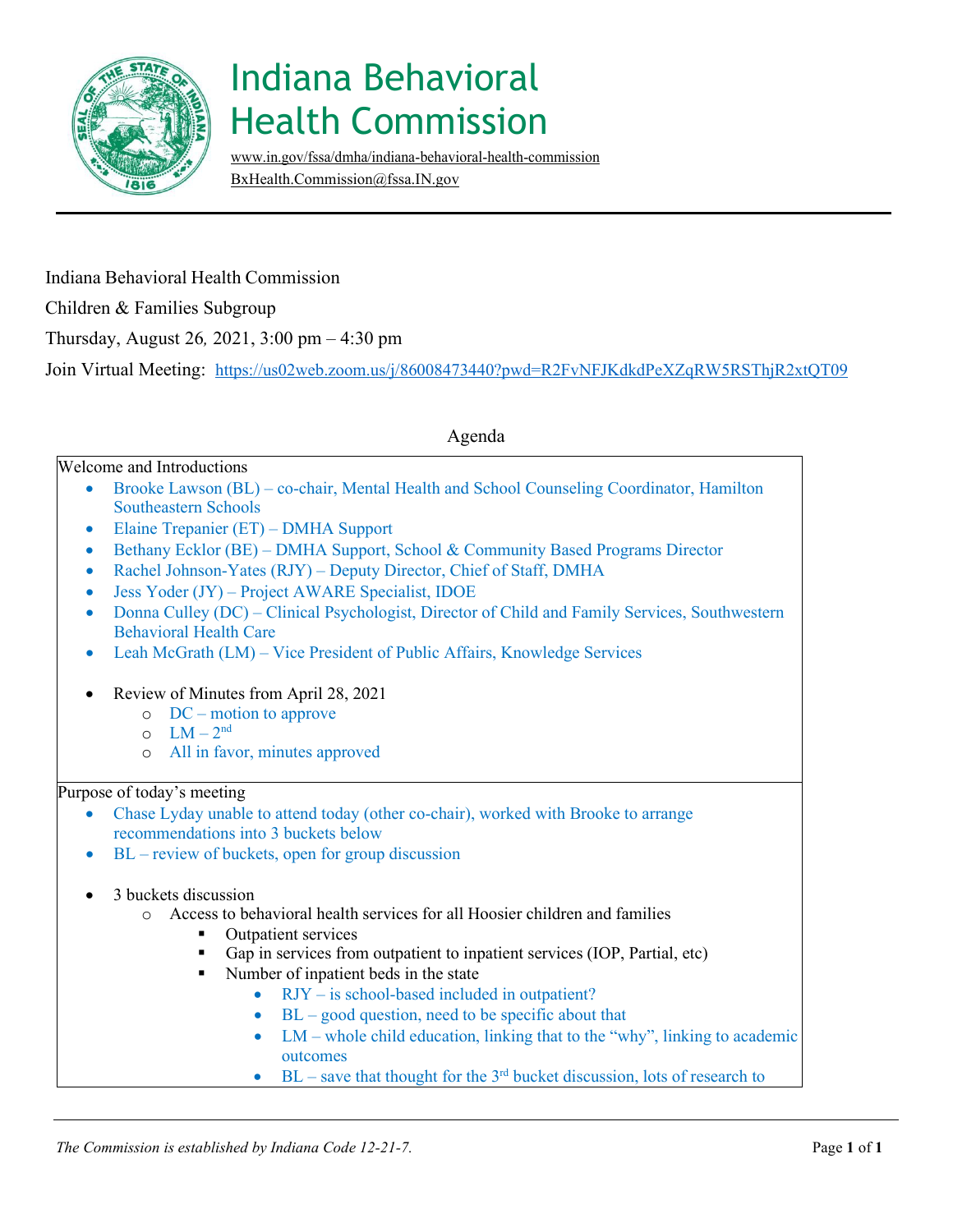support whole child education leading to better academic outcomes

- $LM think it could be incorporated into the bullet points here$
- DC major areas are covered, also sit on suicide mobile crisis options for kids and families group, those issues not reflected here (crisis and suicide); bullet under education for "funding/positions" – barriers to access right now, it's every provider/CMHC/service entity struggles to get positions filled, so many vacancies, relates to under-funding of mental health services in general, not just for children, but the de-valuation of mental health – all of that does speak to access – not advocating for additional bullets but just up for discussion
- BL when student discharged from hospital, transition back to services and back to school, wouldn't always have a lot of information about the student's time on the unit, school can be stressful environment to return to – do we need to add something to this bullet around crisis services and transitions
- $RJY utilizing people with lived experience in the realm of youth area$ for growth – when youth are transitioning between levels of care, something to mobilize
- $BL -$  anyone using youth in that way?
- RJY no, but Amy Brinkley at DMHA would be point of contact
- BL "funding/positions" below was really about schools being able to hire mental health positions
- JY thinking about access, conversation circulating around workforce, physical beds/space, but the referral process needs to be talked about – how are we routing children and families to these services – existing relationships/MOUs between organizations, existing meeting spaces to talk about referrals
- BL lag time between referral and intake, can be difficult for families
- $LM$  other gap is with those who qualify for Medicaid and those who don't
- BL level of services for children with private insurance versus children with Medicaid
- $DC$  some staff working with clients in school setting in  $\frac{3}{4}$  counties, but only the students who have Medicaid/MRO; tried to put staff (LCSW – able to take private insurance) in schools to serve students with commercial insurance, but couldn't sustain those positions because we did not get enough referrals, have to define program eligibility by students with MRO because that's the only funding mechanism that we have if no financial arrangement with schools to pay for services out of different bucket, this is huge barrier to access, if we could figure out something to support all students across the spectrum regardless of insurance type
- BL HSE only has licensed providers, with such large number of students with private insurance, programs like that can be difficult to sustain  $\circ$  Shifts and edits to bucket  $1 - \text{will}$  be incorporated
- o Appropriate models to restorative discipline approaches
	- Moving away from zero tolerance policies,
		- BL not just schools, JDAI, other alternatives to juvenile detention
	- Including behavioral health supports
		- BL Youth Assistance Program example, including some case management supports
	- Training necessary for all organizations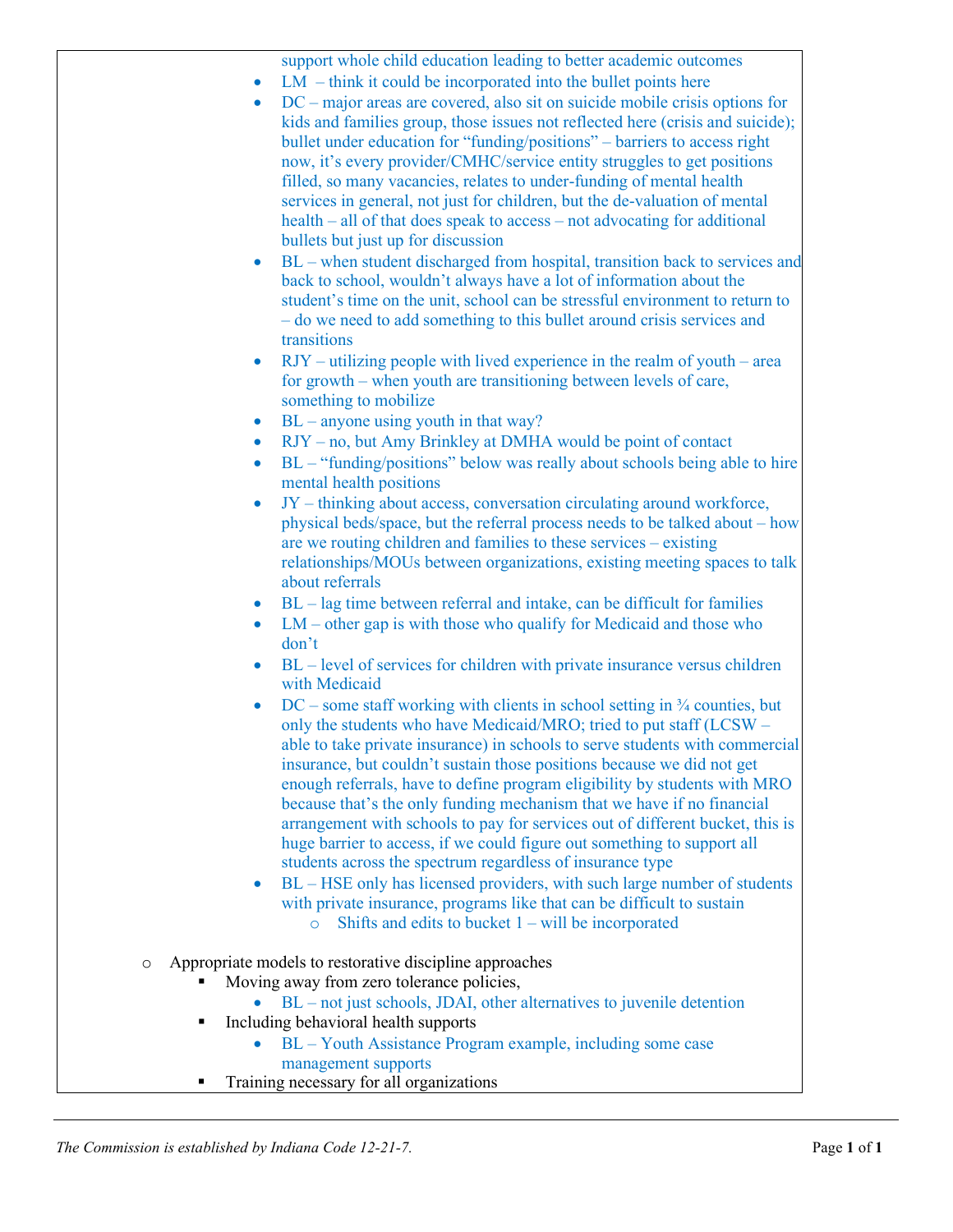- BL Using more restorative approaches when youth are struggling
- RJY anything we can do to link it to any concrete outcomes for students who are experiencing disparities, terms like restorative justice can feel nebulous if not area of expertise, need to help define it clearly and make it accessible, to help develop buy-in and support
- LM any way to link it to preventative or proactive models for developing youth in need, linking to proactive language, collaborative
- $\blacksquare$  JY training bullet point, more specific to what kinds of organizations have ability to effect change in this area, schools, but who else?
- $B_L$  law enforcement, youth-serving organizations, didn't want to be prescriptive but to encourage a conversation about what this looks like in each community
- BE PLC restorative practices trainings, schools receiving training, but community organizations reached out to receive the trainings as well, YMCAs, after-school programs, wanting to align with school partners – could look at the types of organizations that reached out to get those trainings as examples of types of organizations
- $JY$  would love to hear youth voice/perspective, those who have experience in discipline policies and practices, what is the effect of zero tolerance policies, what does restorative discipline approach look and feel like from youth perspective
- DC "trauma-informed", not sure where it fits, but does speak to the philosophy of the zero tolerance policies
- o Whole Child Education
	- Framework for social emotional supports
	- Implementation supports for schools
	- **Funding/positions to support this work** 
		- RJY language around intentional collaboration with parents/guardians, misinformation exists, intentional outreach and education on what do these terms mean, what does it look like, how can they be involved, be sure parents are on board with implementing similar strategies in the home as are being done in the schools
		- $LM add$  that to  $2<sup>nd</sup> bullet implementation supports for schools and$ parents/caregivers, JY/BL endorsed
		- $JY$  funding/positions can mean different things, schools funding streams, what kinds of funding are we talking about? What positions do we think are most impactful to moving this work forward?
		- $BL$  would depend on the school and the community, not too prescriptive, being more specific around "student support positions"
		- $JY$  agree it will look different, "student support positions" are important, huge gap, need more professional development around social and emotional learning, initial push of "what is SEL?", but still ton of training needs to happen in the state, might be why there is misinformation
		- LM endorse inclusion of parents in this, not understanding it; context of how it has been received, can we talk about the "why", helping students succeed in academics and life, communicate this, legislature is hearing a lot from various parents and community stakeholders, need to reinforce the "why"
		- JY lacking data that supports the "why", have to use national data that supports whole child education, could include funding for data collection
		- $LM$  endorsed, piloting funding for data collection to help reinforce the "why"
		- BL update to funding/positions and resources around data collection?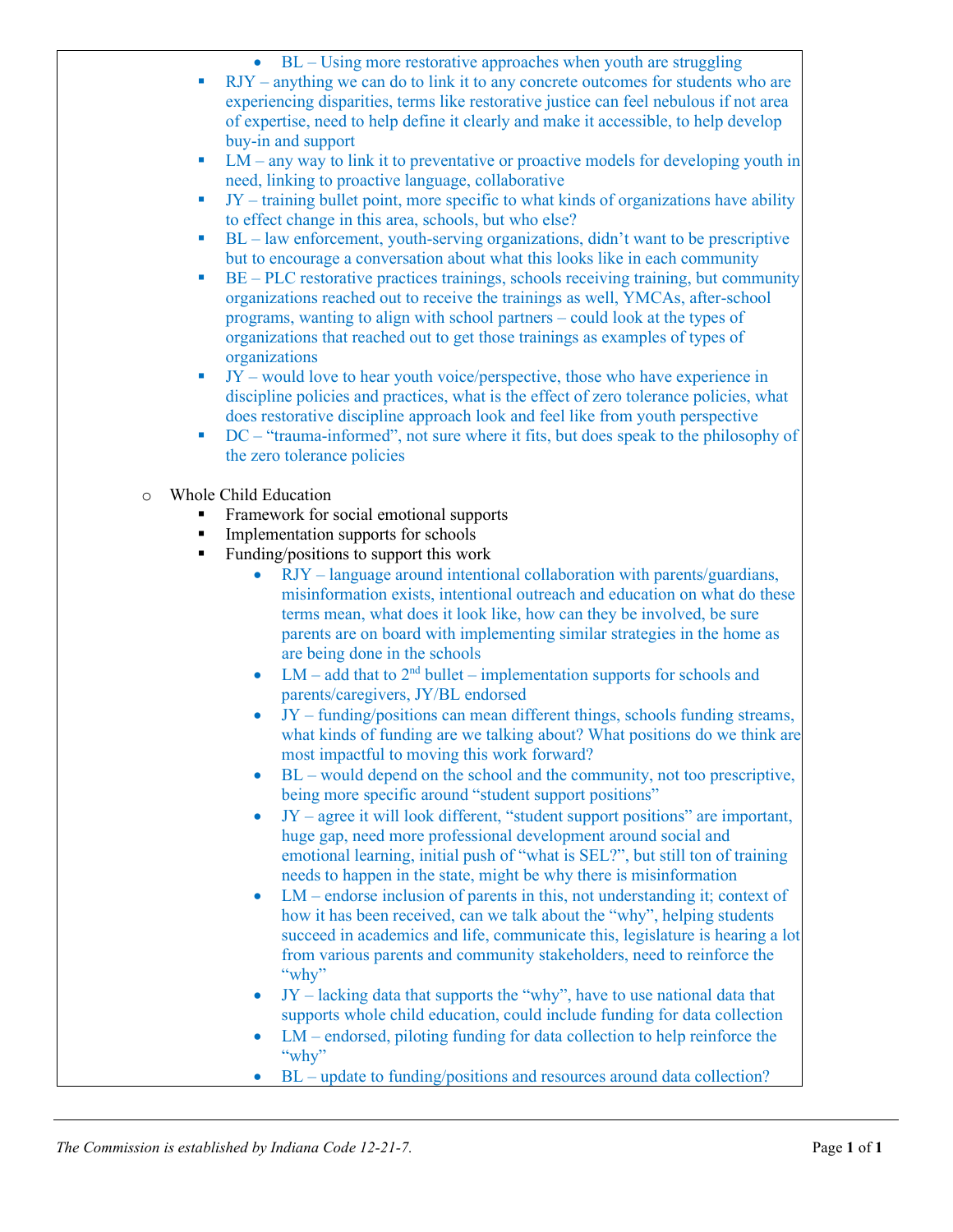- $JY yes$ , having a point person is always helpful; correlation and causation are hard in this space, not as clear cut as academics, helpful to first define what data would be collected, can that actually point to outcomes and point to us needing to implement this and dedicate more resources to it
- BL true for all data collection in mental health, hard to show outcomes, but agree having our own statewide data to support this would be helpful
- RJY second the idea of coming up with phrase that might feel more clear, something like adulthood, preparing youth for transitioning to next stage of life, parents can get on board with teaching kids soft skills to be successful in their career, conflict between misinformation and the phrases that have gotten connected with that, be more specific with language
- BL ACTION ITEM from today's meeting, committee members think of ideas, "preparing students for lifelong success" (or children); send BL and CL ideas
- $LM$  endorsed
- JY have been discussing this, important that across agencies or individuals/professional in the space are using the same language, as IDOE leadership is developing ideas, will bring those to this group
- $RJY if this is already happening, very much about clarity, no need to$ reinvent the wheel
- $JY$  could use the group's help across sectors
- Prioritization of work for this committee
	- o What is most important?
	- o What will take the most time?
		- RJY access (specifically to insurance parity), could get legislation support, where services aren't affordable; other two go so closely hand in hand, restorative discipline next, then whole child education
		- BL proactive and collaborative approaches (restorative discipline rewording)
		- JY public health more upstream but access right now in light of widespread trauma over the past year and a half, that could be a really impactful thing right now, while we dedicate time to more restorative discipline and social emotional supports upstream
		- LM agree on the current order
		- DC support the current order
		- RJY legislative support would take some time, certainly not the low-hanging fruit, but opportunity with the commission to put some weight behind that (access)
		- LM with covid relief funding, opportunity to leverage those dollars to help fill those gaps, recognize greater need
		- RJY insurance billing rules get tricky, if person is being reimbursed at all through Medicaid for something, then you cannot through Medicaid offer a free service to someone else, DMHA block grant funding dedicated to serving youth in Indiana, getting stuck on youth with commercial insurance needing services
		- BL notice the gap from outpatient to inpatient, students struggling to return back in in-person instruction, gap in services, sometimes CMHCs are prevented from providing that support, outside of CMHCs, individuals supporting mental health needs of communities (non-profits, private practitioners, etc.) – is there an opportunity for us to explore their ability to support their community in a different manner
		- BE CMHCs are the public mental health safety net that state can oversee, other providers serving youth and families, but not existing way to know who they all are and what their billing practices are